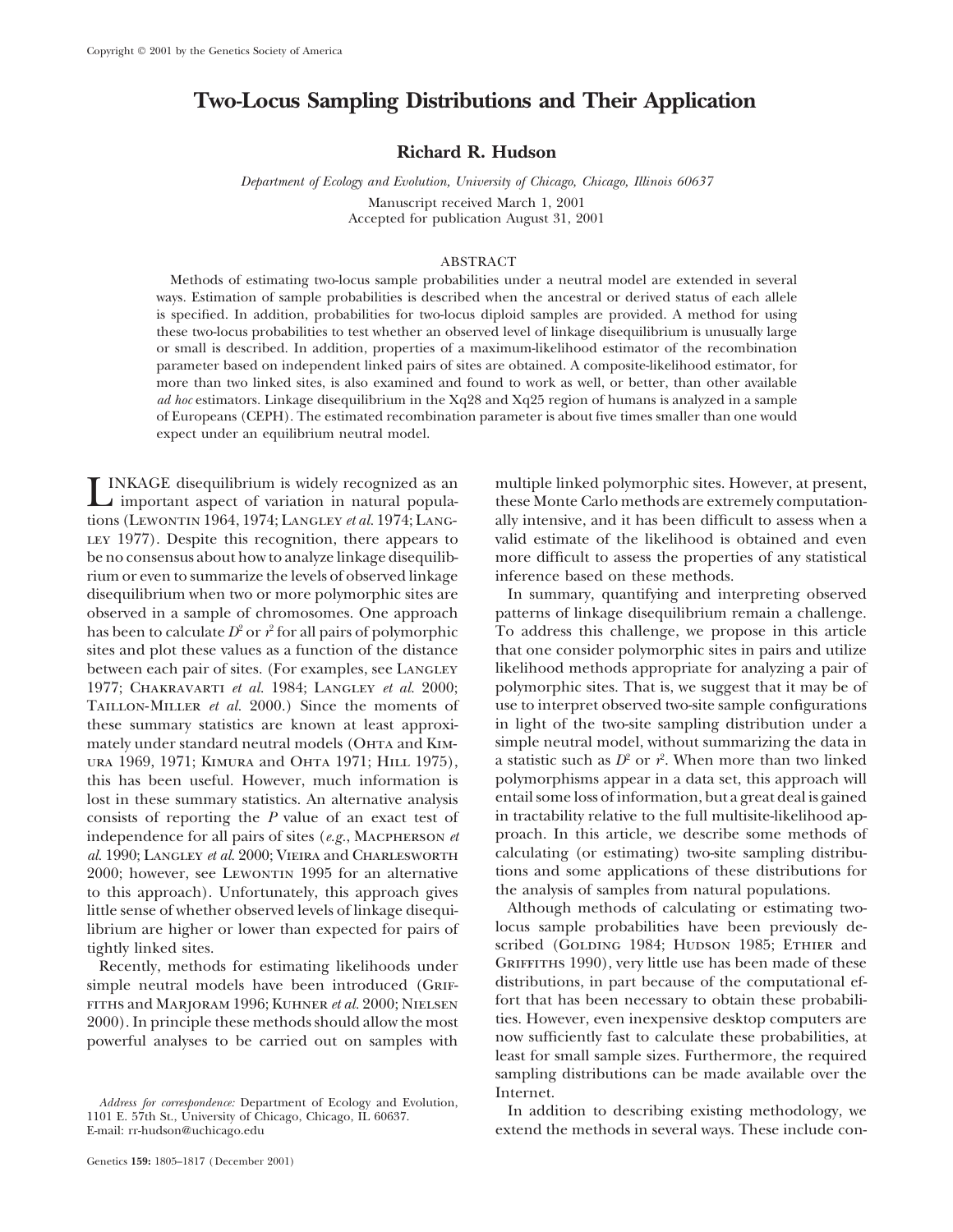sidering samples in which the ancestral/derived states primary interest, and most results will be for the limiting of alleles are taken into account. Also, two-locus diploid case as  $\theta \to 0$ . sample probabilities are calculated. In addition, we describe how these distributions can be used to assess **OBTAINING SAMPLE PROBABILITIES** observed levels of linkage disequilibrium between sites and how they may be used to estimate the recombina- **Recursion equations method:** Numerical values of tion rate parameter of a neutral model.

FITHS 1981). The population size, assumed constant, is denoted *N*. We assume that each locus has the same cursion A program to numerically solve Golding's redenoted *N*. We assume that each locus has the same neutral mut which mutation rates are small, in which case the model (1992) to solve the linear systems.<br>becomes essentially the same as the infinite-sites muta-<br>**Random-genealogies Monte Carlo method:** An alter-<br>notive to solving Cold tion model. The neutral mutation rate at each locus is<br>denoted u, and the recombination rate between the two<br>locus sample probabilities by the method of Hup-<br>loci is denoted r. For large populations the sampling<br>son (1985 Foci is denoted r. For large populations the sampling<br>properties are functions of the composite parameters,<br> $4Nu \ (\equiv \theta)$  and  $4Nr \ (\equiv \rho)$  (OHTA and KIMURA 1969,<br>estimate is obtained by generating a large number of

is arbitrary, although later, when ancestral and mutant alleles are specified, the labeling will be meaningful.) A sample of *n* gametes is randomly drawn from a popula-<br>tion at stationarity under the neutral model. The unor-<br>chain methods, such as that of NIELSEN (2000), are tion at stationarity under the neutral model. The unor-<br>dered sample configuration is denoted by  $\mathbf{n} = (n_{00}, n_{01},$ <br>likely to be very much faster than the method described  $p_{11} = n_{11}/n$ . In this notation,  $D = p_{11} - p_1 q_1$  and  $r^2 =$  $D^2/(p_1(1-p_1)q_1(1-q_1))$  are two commonly employed

 $\mathbf{n} = (i, j, k, l)$ , is denoted  $q_u((i, j, k, l); \theta, \rho)$  or when no ambiguity results as  $q_u(\mathbf{n}; \theta, \rho)$ . This sample probability corresponds to the probability given by ETHIER and (1985). GRIFFITHS (1990, Equation 2.14) and the quantity  $\Phi M$  A two-locus genealogy is produced by generating a of GOLDING (1984). We note that  $q_u((i, j, k, l); \theta, \rho)$  =  $q_u((i, k, j, l); \theta, \rho)$ , since we assume that the mutation rate is the same at the two loci. It is  $q_u(\mathbf{n}; \theta, \rho)$  and

 $q_{\rm u}$ (n;  $\theta$ ,  $\rho$ ) can be obtained for small samples by solving a recursion, originally due to GOLDING (1984) and further analyzed by ETHIER and GRIFFITHS (1990). The reader THE MODEL AND NOTATION should consult these articles for details. For sample sizes We consider a selectively neutral two-locus random<br>with the solved become quite large. For example, with a sample<br>union of gametes model with discrete generations and<br>Wright-Fisher sampling to produce succeeding genera-<br>ti

 $4Nu$  ( $\equiv \theta$ ) and  $4Nr$  ( $\equiv \rho$ ) (OHTA and KIMURA 1969,<br>1971; HILL 1975).<br>We focus our attention on samples with exactly two<br>alleles at each locus. The two alleles at the first locus<br>alleles at each locus. The two alleles alleles at each locus. The two alleles at the first locus coalescent machinery (HUDSON 1983). For each geneal-<br>are designated  $A_0$  and  $A_1$ ; the two alleles at the other locus one calculates the probability of the sampl is an estimate of  $q_u(n; \theta, \rho)$ . Because it is of use later, we alleles are specified, the labeling will be meaningful.) describe the method in more detail. Before proceeding<br>A sample of *n* gametes is randomly drawn from a popula-<br>with this description we note that Monte Carlo Markov dered sample configuration is denoted by  $\mathbf{n} = (n_{00}, n_{01}, \dots, n_{01})$  likely to be very much faster than the method described  $n_{10}, n_{11}$ , where  $n_{ii}$  is the number of sampled gametes below. Nielsen's method estimates es  $n_{10}$ ,  $n_{11}$ ), where  $n_{ij}$  is the number of sampled gametes below. Nielsen's method estimates essentially the same that carry allele  $A_i$  at the A locus and allele  $B_i$  at the probability that we consider here but ca that carry allele *A<sub>i</sub>* at the A locus and allele *B<sub>j</sub>* at the probability that we consider here but can be used on B locus. Hence,  $n_{00} + n_{01} + n_{10} + n_{11} = n$ . The frequenties the much more difficult problem of more th B locus. Hence,  $n_{00} + n_{01} + n_{10} + n_{11} = n$ . The frequen-<br>cies of the  $A_1$  allele and the  $B_1$  allele in the sample are linked sites. However, for estimating the probabilities linked sites. However, for estimating the probabilities  $p_1 = (n_{10} + n_{11})/n$  and  $q_1 = (n_{01} + n_{11})/n$ , respectively, of all possible configurations for a pair of sites and a and the frequency in the sample of the  $A_1B_1$  gamete is given sample size, the method of Hupson (1985) may be competitive with the Monte Carlo Markov chain methods. (For small sample sizes, the point may be sample measures of linkage disequilibrium. moot, since the sample probabilities have already been The probability of a particular sample configuration, calculated and tabulated, as described in RESULTS AND APPLICATIONS. For larger sample sizes, the issue remains important.) We now describe the method of Hudson

) random sequence of events, proceeding backward in time from the present, as described by Hudson (1983). The events are coalescent events, in which two lineages closely related probabilities that are the main foci of merge into a single common ancestor, and recombinathis article. Because we are interested in polymorphism tion events, in which a single ancestral chromosome at single nucleotide sites, the case of very small  $\theta$  is of splits into two parental chromosomes. We denote the *i*th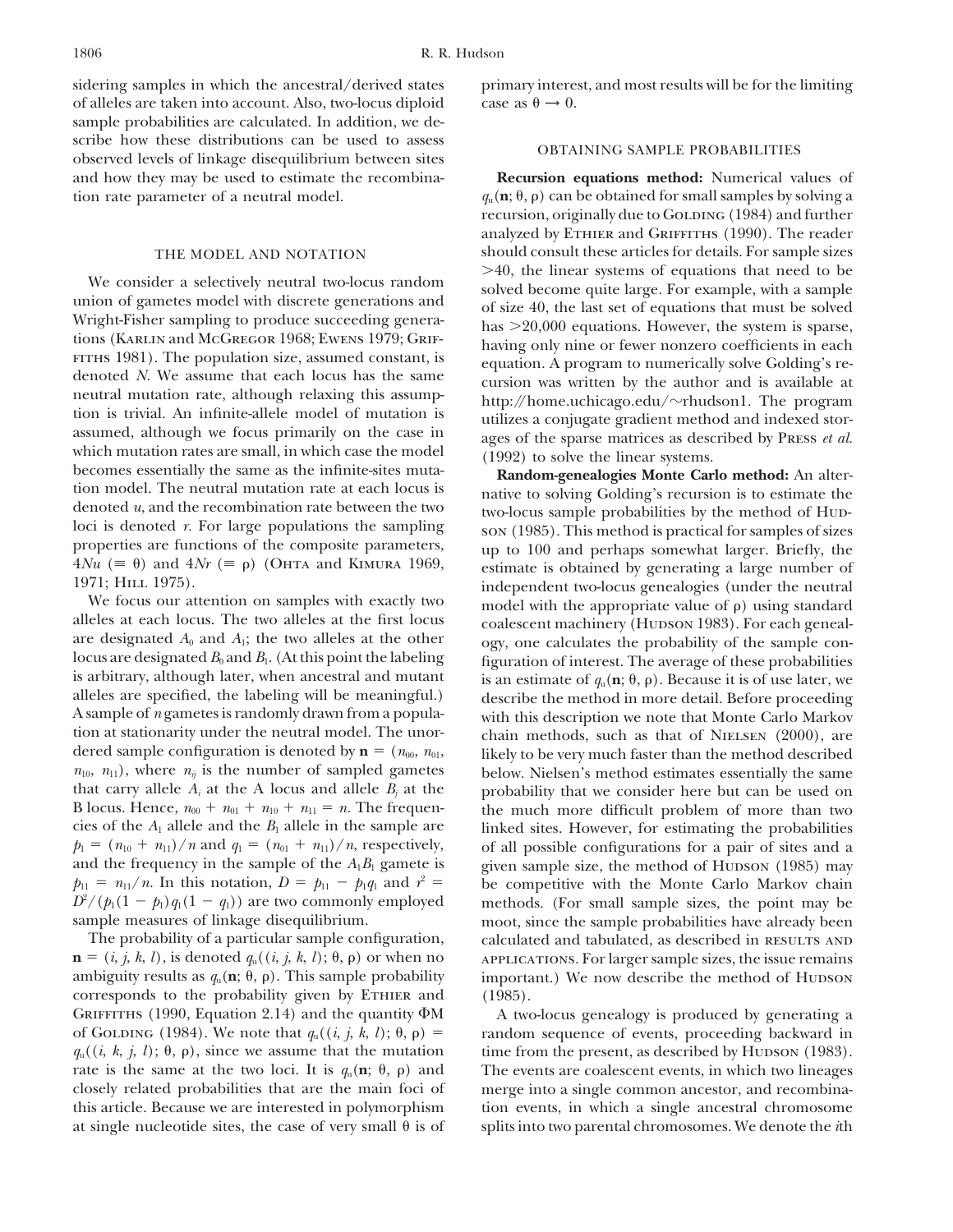event by  $E_i$ . The complete ordered sequence of events is ated with each event is a specification of which lineage over the joint distribution of  $\epsilon$  and the *T*-sequence, or lineages are involved. The *E*-sequence completely ) determines the topology of the A locus and B locus gene trees. A complete specification of the two-locus *<sup>I</sup>*(, **<sup>n</sup>**, *<sup>j</sup>*, *<sup>k</sup>*)*ajbk* genealogy requires that one also specify the time inter- , (2) vals between the events. We note, however, that under the constant population size model, the *E*-sequence can where  $E( )$  designates expectation over random genealtime intervals are independent exponentially distrib- the following function: uted random variables. The mean of  $T_i$  depends on the configuration of the ancestral lineages during the  $h$ the configuration of the ancestral lineages during the interval, which, in turn, depends on the *E*-sequence. The calculation of the mean of  $T_i$  conditional on the *E*-sequence is also described in Hudson (1983).

The two-locus genealogy can be summarized as two This function is perhaps best described as the "scaled, tip-labeled gene trees, one for the A locus and one for small-0, likelihood function" and is referred to as the the B locus. We arbitrarily number the branches of the  $\theta$ A locus tree from 1 to  $2n - 2$  and designate the length of the *i*th branch by *ai*, measuring time in units of 4*N* ber, *m*, of two locus genealogies using the specified value generations. Note that for any particular branch, say the *i*th, *ai* is the sum of one or more consecutive elements of the *T*-sequence. Similarly, the branches of the B locus *<sup>I</sup>*(*i*, **<sup>n</sup>**, *<sup>j</sup>*, *<sup>k</sup>*)*aj*(*i*)*bk*(*i*), (4) tree are numbered, and their lengths are denoted by *b<sub>j</sub>*. As with the A locus tree, the lengths of the B locus where  $\epsilon_i$  is the *E*-sequence of the *i*th randomly generated tree are sums of one or more consecutive elements of the *T*-sequence. It is assumed that the number of two-locus genealogy, and  $a_j(i)$  and  $b_k(i)$  are the branch of the *A*-locus tree conditional lengths on the same two-locus genealogy. In effect, the mutations on branch *i* of the A locus tree, conditional<br>on its length, is Poisson distributed with mean  $(\theta/2) a_i$ .<br>The sum of the  $a_i$  is denoted  $\tau_A$  and the sum of the<br>lengths of pairs of branches that, if mutations o lengths of the B locus branches by  $\tau_B$ . For a given two-<br>leave generalism: To obtain an estimate of  $q_u(\mathbf{n}; \theta, \rho)$  we use locus genealogy, it is a simple matter to check for each pair of branches, one from the A locus gene tree and <sup>2</sup> For the B locus gene tree, whether a mutation<br>on the A locus branch and a mutation on the B locus<br>branch would lead to the specified sample configura-<br>tion, **n**. This property of the two-locus genealogy de-<br>nearly  $a_jb_k$  tion, **n**. This property of the two-locus genealogy depends only on  $\epsilon$  and not on the *T*-sequence. Let  $I(\epsilon, n)$ , That is, we estimate  $h_u(n, \rho)$  by *j*, *k*) denote an indicator variable that is one if branch *j* on the A locus tree and branch  $k$  on the B locus tree are such a pair of branches and zero otherwise. If  $I(\epsilon)$ , **n**, *j*, *k*) equals one, then the sample configuration, **n**, would arise if one or more mutations occurred on branch This is feasible because  $a_j$  and  $b_k$  are sums of one or *i* of the A locus tree, and one or more mutations occurred on the *T*-sequence, which *j* of the A locus tree, and one or more mutations occurred on branch *k* of the B locus tree, and no mutations are exponentially distributed. If  $a_j$  and  $b_k$  share no ele-<br>occurred elsewhere on the tree. Thus given  $\epsilon$  and the ments of the *T*-sequence in common, then th occurred elsewhere on the tree. Thus given  $\epsilon$  and the ments of the *T*-sequence in common, then the expecta-<br>T-sequence the probability of the configuration **n** being tion of the product is the product of the expectatio *T*-sequence, the probability of the configuration **n** being tion of the product is the product of the expectations.<br>
If they have elements in common, the expectation of produced by mutations on branch  $j$  of the A locus tree and branch  $k$  of the B locus tree is the product is the product of the expectations plus and branch  $k$  of the B locus tree is

$$
I(\epsilon, \mathbf{n}, j, k) (1 - e^{-\theta a}) (1 - e^{-\theta b k}) e^{-\theta (\tau_A - a_j)} e^{-\theta (\tau_B - b k)}
$$
. (1) common to both. For example, if  $a_j$  is equal to the sum

Thus to obtain the sample probability,  $q_u(\mathbf{n}; \theta, \rho)$ , we denoted and is referred to as the *E*-sequence. Associ- sum over all branches *j* and *k* and take the expectation

$$
q_{\mathrm{u}}(\mathbf{n};\,\theta,\,\rho) = E\Biggl(\sum_{j,k} I(\epsilon,\,\mathbf{n},\,j,\,k) \left(1 - e^{-\theta a_j}\right) \left(1 - e^{-\theta b_k}\right) \left(e^{-\theta(\tau_A - a_j)} e^{-\theta(\tau_B - b_k)}\right)\Biggr) \approx E\Biggl(\theta^2 \sum_{j,k} I(\epsilon,\,\mathbf{n},\,j,\,k) \, a_j b_k\Biggr),
$$
\n(2)

be generated without regard to the time intervals be- ogies, *j* indexes the branches of the A locus tree, and *k* tween events. The time interval preceding *Ei* is denoted indexes the branches of the B locus tree. The approxi- $T_i$ . The ordered sequence of these time intervals is re- mation is for small  $\theta$  and is obtained by Taylor exferred to as the *T*-sequence. Under the constant popula- panding the exponentials and dropping higher-order tion size model and conditional on the *E*-sequence, the terms in  $\theta$ . Since we are interested in small  $\theta$ , we consider

$$
y_{\mathrm{u}}(\mathbf{n}, \, \rho) = \lim_{\theta \to 0} q_{\mathrm{u}}(\mathbf{n}; \, \theta, \, \rho) / \theta^2
$$
\n
$$
= E\left(\sum_{j,k} I(\mathbf{\epsilon}, \, \mathbf{n}, \, j, \, k) \, a_j b_k\right). \tag{3}
$$

"scaled likelihood." The value of  $h_u(\mathbf{n}, \rho)$  at a particular value of  $\rho$  can be estimated by generating a large numof  $\rho$  and calculating the sum

$$
\widehat{h}_{\mathbf{u}}(\mathbf{n},\,\mathbf{\rho})\,=\,\frac{1}{m}\sum_{i=1\,j,k}^{m}\!\sum_{j,k}I(\mathbf{\epsilon}_i,\,\mathbf{n},\,j,\,k)\,a_j(i)\,b_k(i),\qquad \quad \ \ (4)
$$

 $\widehat{h}_{\rm u}(\mathbf{n},\rho)$ . This is the method of Hudson (1985).

$$
\widehat{\widehat{h}}_{\mathrm{u}}(\mathbf{n},\,\rho) = \frac{1}{m} \sum_{i=1}^{m} \sum_{j,k} I(\boldsymbol{\epsilon}_i,\,\mathbf{n},\,j,\,k) E(a_j b_k | \boldsymbol{\epsilon}_i). \tag{5}
$$

the sum of the expectations of the elements that are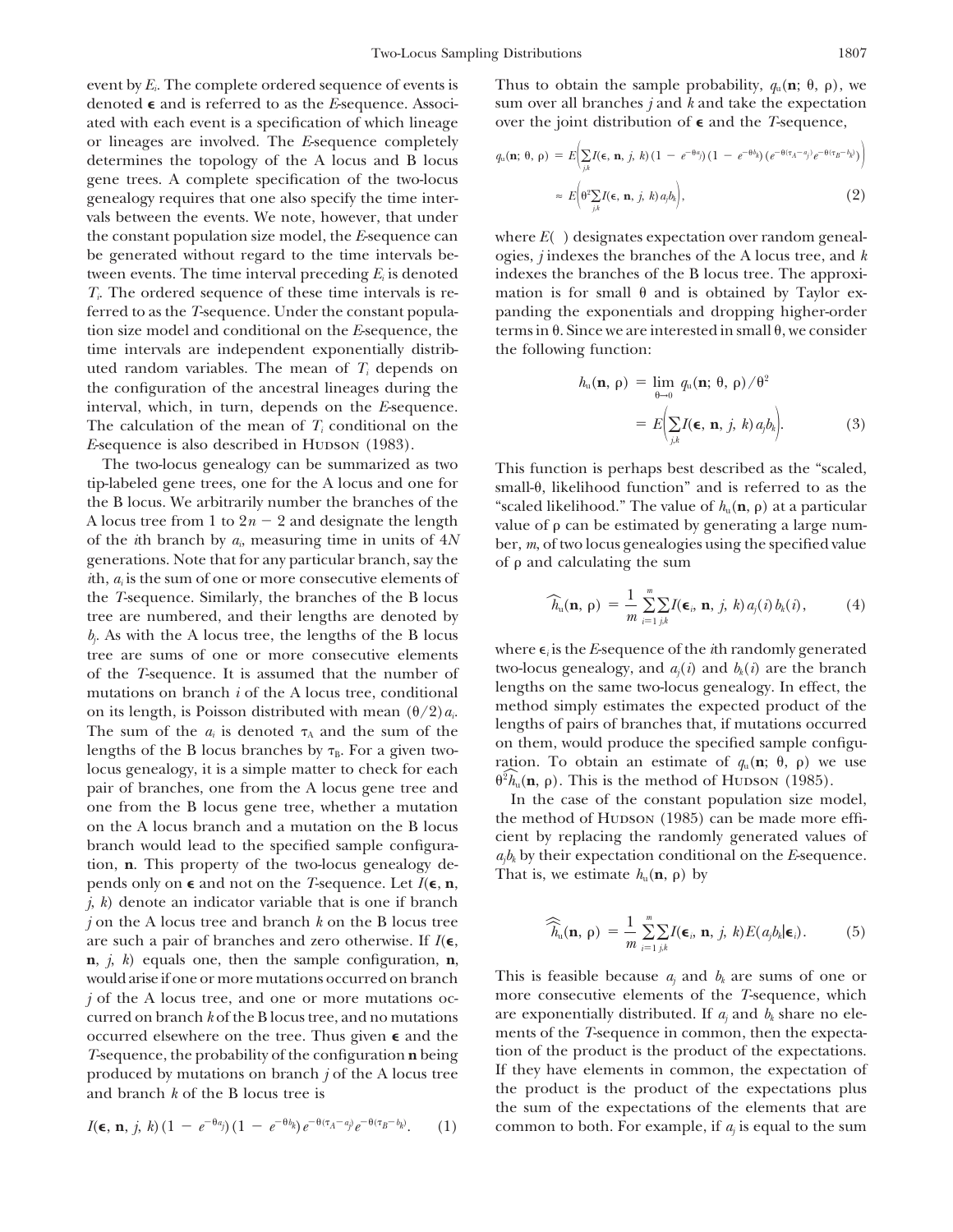$$
E((T_2 + T_3)(T_3 + T_4)) = (\lambda_2 + \lambda_3)(\lambda_3 + \lambda_4) + \lambda_3,
$$

to be generated and a lower variance estimate of  $h_u(\mathbf{n})$ ;  $\rho$ ) is obtained.

graphs, we did not specify which alleles were ancestral all sites are therefore examined, and all polymorphisms and which were the mutant (or derived). It is now com- in the sequenced segment are detected. Thus, full hapmon to obtain sequence from a closely related species lotype information is obtained for all sites in the segand infer which alleles are ancestral. The probabilities of ment. This is the situation considered by GRIFFITHS and sample configurations with specified ancestral/derived Marjoram (1996) and Kuhner *et al.* (2000). NIELSEN states are no more difficult to calculate than the unspeci- (2000), Griffiths and Marjoram (1996), and Kuhner fied configurations. A sample in which the ancestral/ *et al.* (2000) all analyze the very difficult problem of derived status of each allele is specified is referred to estimating the probability of samples with arbitrary as an "a-d-specified" sample, and otherwise the sample numbers of linked sites. In contrast, we now limit ouris "a-d unspecified." The algorithm we just described selves to the special case where only two sites are found can be modified to estimate the probabilities of a-d- to be polymorphic in the sample (and the rest are monospecified samples by simply changing the indicator func- morphic), because, in this case, the random-genealogies tion used. Golding's recursion can also be modified to method of Hubson (1985) can be easily extended to calculate a-d-specified sample probabilities. We use the calculate these sample probabilities for a sequenced convention for a-d-specified samples that  $A_0$  and  $B_0$  de-<br>note the ancestral alleles and  $A_1$  and  $B_1$  denote the <br>if the segment sequenced is *L* nuclear note the ancestral alleles and  $A_1$  and  $B_1$  denote the If the segment sequenced is  $L$  nucleotides long, we mutant alleles. For a-d-specified samples, the quantities use an  $L$ -locus model, where each locus corresponds corresponding to  $q_u(\mathbf{n}; \theta, \rho)$  and  $h_u(\mathbf{n}; \rho)$  $q(\mathbf{n}; \theta, \rho)$  and  $h(\mathbf{n}; \rho)$ 

 $+ q((j, i, l, k); \theta, \rho)$  $+ q((l, k, j, i); \theta, \rho)]/\pi(i, j, k, l), (6)$ 

$$
\pi(i, j, k, l) = \begin{cases}\n4 & \text{if } i = j = k = l \\
2 & \text{if } i = j \text{ and } k = l \text{ and } j \neq k \text{, or if} \\
i = k \text{ and } j = l \text{ and } i \neq j \text{, or if} \\
i = l \text{ and } j = k \text{ and } i \neq j \\
1 & \text{otherwise.}\n\end{cases}
$$

hood curves for one a-d-unspecified sample and the corresponding a-d-specified configurations. In that sec- is  $\sim \theta_t E(\tau_{seq})$ , and the probability of no polymorphic sites tion we also address the issue of whether knowledge of in the sample is  $\sim E(e^{-\theta_t \tau_{seq}})$ . As before, we define  $\rho =$ which alleles are ancestral can improve estimates of  $\rho$ .

any neutral model in which the two-locus genealogy the sequenced segment. The probability of the fully can be efficiently generated. In particular, simple island sequenced a-d-specified sample with two polymorphic models of geographic structure and models with chang-

gram to estimate  $h(n; \rho)$  using (4) under these models is available at http://home.uchicago.edu/~rhudson1.

Sequenced samples with two polymorphic sites: In where  $\lambda_i = E(T_i | \epsilon)$ . This follows from properties of the the previous sections, the samples considered are asexponential distribution. Thus if  $h_u(\mathbf{n}; \rho)$  is estimated sayed only at two sites. The intervening and flanking with (5) rather than (4), the *T*-sequence does not need nucleotide sites may or may not be polymorphic. This to be generated and a lower variance estimate of  $h_n(\mathbf{n})$ : is exactly the situation considered by NIELSEN (200 In contrast, we consider now the case where a set of **Ancestral and derived alleles:** In the previous para- contiguous sites are sequenced in each individual and calculate these sample probabilities for a sequenced

use an *L*-locus model, where each locus corresponds to a nucleotide site. We number the nucleotide positions *q*(**n**; θ, ρ) and *n*(**n**; ρ).<br>The a-d-unspecified probabilities can be obtained of a two-locus gene genealogy we must consider an *L*-locus from the a-d-specified probabilities by summing four<br>from the a-d-specified pro From the a-d-specified probabilities by summing four<br>
(or fewer) distinct a-d-specified sample probabilities,<br>
which result in the same unspecified sample configura-<br>
tion. That is, we can obtain the a-d-unspecified proba *i* of the two polymorphic sites by *x* and *y*. The branches  $q_u((i, j, k, l); \theta, \rho) = [q((i, j, k, l); \theta, \rho) + q((k, l, i, j); \theta, \rho)]$  of the tree of site x and of the tree site y are numbered arbitrarily from 1 to  $2n - 2$ , and the length of branch *j* of the tree of site *x* is labeled  $\tau_{x,i}$ , and similarly  $\tau_{y,k}$ denotes the length of the *k*th branch of the tree of site *y.* The two-locus sample configuration at sites *x* and *y* where **is denoted by <b>n**, as before. Hudson (1983) describes how to generate an *L*-locus gene genealogy. The *E*-series must now include information on where each crossover event occurs along the segment. We focus on the case of small mutation rates, and so the infinite-allele model is still appropriate for each site. Let  $u_t$  denote the total mutation rate for the set of *L* sites and  $u_t/L$  the mutation In RESULTS AND APPLICATIONS, we compare scaled-likeli-<br>  $\text{rate per site. We denote } 4Nu_t$  by  $\theta_t$ . In this notation, if<br>
hood curves for one a-d-unspecified sample and the  $\theta_t/L$  is small, the expected number of polymorphic sites . 4*Nr*, but in this case *r* is the recombination rate per The method of Hupson (1985) can be extended to generation between the leftmost and rightmost sites of sites is denoted  $q_{seq}(\mathbf{n}, \mathbf{x}, \mathbf{y}; \theta_t, \rho)$  and is given by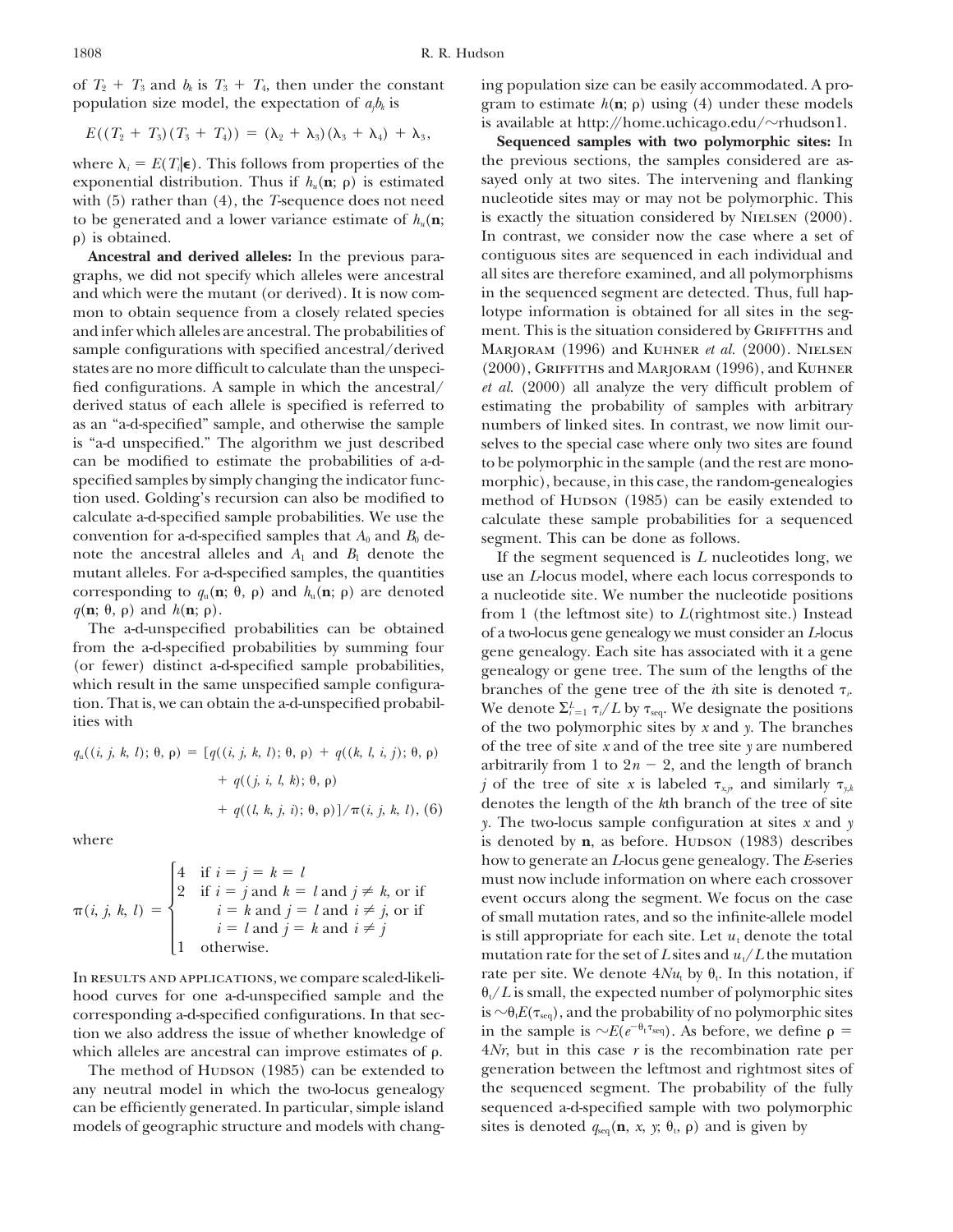$$
q_{\text{seq}}(\mathbf{n}, x, y; \theta_{\text{t}}, \rho) = E\Biggl(\sum_{j,k} I_{x,y}(\boldsymbol{\epsilon}, \mathbf{n}, j, k) (1 - e^{-\theta_{\text{t}} \tau_{x,j}/L})
$$

$$
\times (1 - e^{-\theta_{\text{t}} \tau_{y,k}/L})
$$

$$
\times (e^{-\theta_{\text{t}} (\tau_{\text{seq}} - \tau_{x,j}/L - \tau_{y,k}/L)})\Biggr)
$$

$$
\approx E\Biggl((\theta_{\text{t}}/L)^2 \sum_{j,k} I_{x,y}(\boldsymbol{\epsilon}, \mathbf{n}, j, k) x_j y_k e^{-\theta_{\text{t}} \tau_{\text{seq}}}\Biggr),
$$
(7

where the approximation is obtained by expanding se-<br>lected exponential terms and dropping terms of order<br> $(\theta_t/L)^3$  and higher and where  $I_{x,y}$  is an indicator func-<br> $(\theta_t/L)^3$  and higher and where  $I_{x,y}$  is an indicator f tion, as before, but in this case it depends on the gene genealogies of site *x* and of site *y*.  $I_{x,y}$  is one if the *j*th branch of the tree of site *x* and the *k*th branch of the where  $b(\mathbf{n}_d, \mathbf{n}(\mathbf{n}_d))$  is the probability under random tree of site *x* are such that mutations on them lead pairing of getting  $\mathbf{n}_d$  from a haploid conf tree of site y are such that mutations on them lead<br>to the given a-d-specified sample configuration **n**. This  $\mathbf{n}(\mathbf{n}_d)$ . By counting up the possible pairings, one finds<br>expression for the probability of a sequenced s expression for the probability of a sequenced sample is essentially the same as the expression for the two-locus configuration (2), except for the last term,  $e^{-\theta_t \tau_{seq}}$ . The analogue of  $h(\mathbf{n}; \mathbf{\rho})$  for sequence data, which we denote  $h_{\text{seq}}(\mathbf{n}, x, y; \rho, \theta_t)$ , is

$$
h_{\text{seq}}(\mathbf{n}, \ x, \ y; \ \rho, \ \theta_{\text{t}}) = \lim_{L \to \infty} q_{\text{seq}}(\mathbf{n}, \ x, \ y; \ \theta_{\text{t}}, \ \rho) / (\theta_{\text{t}}/L)^2, \tag{8}
$$

$$
\widehat{h}_{seq}(\mathbf{n}, x, y; \rho, \theta_t) = \frac{1}{m} \sum_{i=1}^{m} \sum_{j,k} I_{x,y}(\boldsymbol{\epsilon}_i, \mathbf{n}, j, k) x_j(i) y_k(i) e^{-\theta_t \tau_{seq}(i)},
$$
\n(9)

the focal pair of sites affects an inference about  $\rho$ . The the focal pair of sites affects an inference about  $\rho$ . The configurations, as: estimates of  $h_{seq}(\mathbf{n}, x, y; \rho, \theta_1)$  obtained as described here may be useful for checking other algorithms for estimating sequenced sample configuration probabili-

For diploids, with two alleles segregating at each locus,<br>there are 10 distinct diploid genotypes. Often the phase<br>of double heterozygotes is not determined directly, in<br>which case there are only 9 distinguishable diploid the haplotypes constituting double heterozygotes are determined experimentally. In this case, the data can

be represented by a 10-vector,  $\mathbf{n}_d = (n_0, n_1, \ldots, n_9)$ . We use  $n_0$  to denote the number of coupling-phase double heterozygotes  $(A_0B_0/A_1B_1)$  and  $n_1$  to denote the number of repulsion-phase double heterozygotes  $(A_0B_1$ /  $A_1B_0$ ). The numbers of each of the other diploid genotypes are designated by  $n_i$ ,  $i = 2, \ldots, 9$ . From the vector, **n**<sub>d</sub>, we can count the number of each of the four possible chromosomes. That is, the vector  $n_d$  maps unambigu-*IX*, ously to the underlying haploid data configuration,<br>*I*) which we denote by  $\mathbf{n}(\mathbf{n}_a)$ . Under random mating, the which we denote by  $\mathbf{n}(\mathbf{n}_d)$ . Under random mating, the probability of  $\mathbf{n}_d$  is  $q(\mathbf{n}(\mathbf{n}_d); \theta, \rho)$  times the probability

$$
q_{\text{dip}}(\mathbf{n_d}; \, \theta, \, \rho) = b(\mathbf{n_d}, \, \mathbf{n}(\mathbf{n_d})) \, q(\mathbf{n}(\mathbf{n_d}); \, \theta, \, \rho), \quad (10)
$$

$$
b(\mathbf{n_d}, \mathbf{n}) = \frac{n!}{\prod_{i=0}^{9} n_i!} \frac{n_{00}! n_{01}! n_{10}! n_{11}!}{(2n)!} 2^{n_{\text{het}}}, \quad (11)
$$

where  $n_{\text{het}}$  is the number of diploid individuals that are heterozygous at one or two loci and where  $n_i$  is the *i*th element of  $\mathbf{n}_d$  and  $n_{ij}$ ,  $i, j = 0, 1$  are the elements of **n**.

where  $\theta_t$  is assumed constant (and does not depend on Now consider the case where the phase of double<br>
L). This can be estimated by the experimenter.<br>
In this case, we cannot observe  $n_0$  or  $n_1$ , but we do observe their sum. We denote the sum by  $n_{dh}$ . We denote the diploid data set in this case by  $\mathbf{n}_{d-9} = (n_{dh}, n_2, \ldots, n_d)$  $n_9$ ). Given  $n_{dh}$ , the actual number of coupling phase where  $\epsilon_i$  is the *E*-sequence of the *i*th randomly generated<br> *L* locus genealogy, and  $x_j(i)$  and  $y_k(i)$  are the branch<br>
lengths on the trees of site *x* and site *y*, respectively.<br>
Lengths on the trees of site *x* an lengths on the trees of site *x* and site *y*, respectively.<br>And  $\tau_{\text{seq}}(i)$  is  $\tau_{\text{seq}}(i)$  is  $\tau_{\text{seq}}(i)$  is  $\tau_{\text{seq}}(i)$  is  $\tau_{\text{seq}}(i)$ , where  $i = 0, \ldots, n_{dh}$ . That  $\begin{cases}\n\text{in } \mathcal{L}_{seq}(t) \text{ is } \mathcal{L}_{seq}(t) \text{ is } \mathcal{L}_{seq}(t) \text{ is } \mathcal{L}_{seq}(t) \text{ is } \mathcal{L}_{seq}(t) \text{ is } \mathcal{L}_{seq}(t) \text{ is } \mathcal{L}_{seq}(t) \text{ is } \mathcal{L}_{seq}(t) \text{ is } \mathcal{L}_{seq}(t) \text{ is } \mathcal{L}_{seq}(t) \text{ is } \mathcal{L}_{seq}(t) \text{ is } \mathcal{L}_{seq}(t) \text{ is } \mathcal{L}_{seq}(t) \text{ is } \mathcal{L}_{seq}(t) \text{ is$ In RESULTS AND APPLICATIONS WE COMPATE  $h(\mathbf{n}, \mathbf{p})$ <br>and  $h_{\text{seq}}(\mathbf{n}, x, y; \rho, \theta_t)$  to see how much the knowledge<br>configuration is obtained by summing up the proband  $n_{seq}$ (**n**, x, y, p,  $v_t$ ) to see now much the knowledge<br>that there are no other polymorphisms between or near<br>ability of each of these mutually exclusive possible  $n_d$ 

$$
q_{\text{dip}-9}(\mathbf{n}_{\mathbf{d}-9}; \theta, \rho) = \sum_{i=0}^{n_{\text{dip}}} q_{\text{dip}}(\mathbf{n}_{\mathbf{d}}(i, \mathbf{n}_{\mathbf{d}-9}); \theta, \rho).
$$
 (12)

ties.<br> **Diploid samples:** Up to this point, we have considered<br>
sample matter to calculate diploid sample probabilities in hand, it<br>
samples consisting of haplotypes. It would be useful to<br>
have sample probabilities analo

have sample probabilities analogous to  $q(\mathbf{n}; \theta, \rho)$  for<br>the case of diploid samples. We show here how the<br>probabilities: Most applications of these<br>probabilities of diploid samples can be expressed in<br>terms of the haplo

$$
q(\mathbf{n}, \theta, \rho|2 \text{ alleles at each locus}) = \frac{q(\mathbf{n}; \theta, \rho)}{\sum_{m} q(\mathbf{m}; \theta, \rho)}, \qquad (13)
$$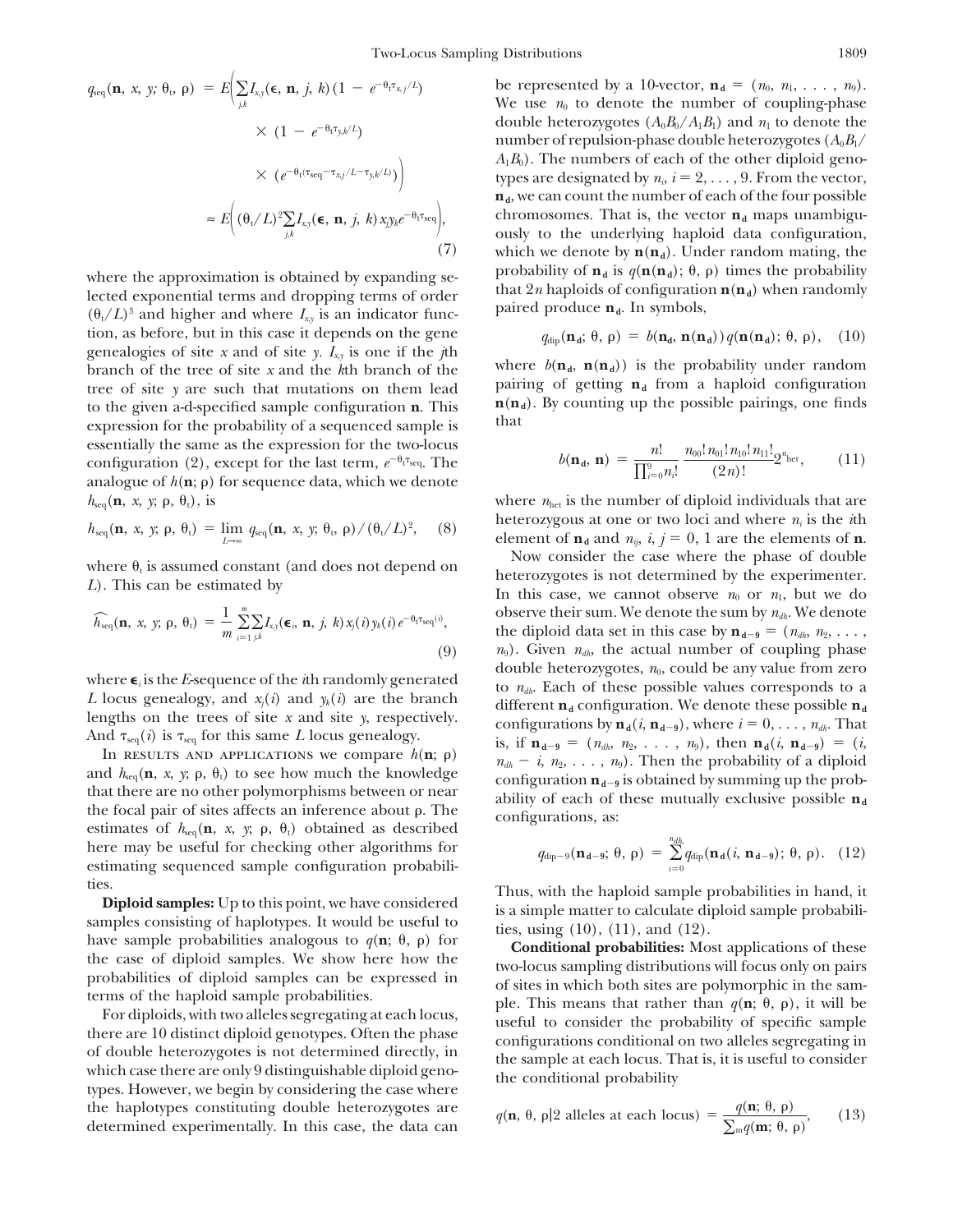where the summation is over all configurations, **m**, with two alleles at each locus. In the limit as  $\theta$  tends to zero

$$
\lim_{\theta \to 0} q(\mathbf{n}, \theta, \rho | 2 \text{ alleles at each locus}) = \frac{h(\mathbf{n}; \rho)}{\sum_{m} h(\mathbf{m}; \rho)}, \qquad (14)
$$

tional probability for small  $\theta$  is denoted  $q_c(\mathbf{n}; \rho)$ .

For example, one may wish to limit consideration to polymorphisms in which the rarer allele has frequency  $>0.05$ , or one may wish to condition on precisely the corresponding a-d-unspecified sample. In the plot, we marginal allele frequencies observed. These are easily see that different a-d-specified samples, each correcalculated by changing the summation in the denomina- sponding to the same a-d-unspecified sample, can have tor of the right-hand side of (14). Various conditional very different likelihood curves. In this case, two of the probabilities are utilized in the following sections. configurations have monotonically decreasing likeli-

son (1985) Monte Carlo algorithm (and Equation 4 or rations. Thus, although knowledge of which alleles are 5) to estimate  $h(\mathbf{n}; \rho)$  for all possible two-locus sample configurations (with exactly two alleles at each locus) for samples sizes of 20, 30, 40, 50, and 100 and a range of which alleles are ancestral may not provide very much of  $\rho$  values between 0 and 100. These are available at more information. This suggestion is supported by the http://home.uchicago.edu/~rhudson1. The program results concerning asymptotic variances of estimates of used to estimate these quantities is also available at this site. The program actually generates multilocus gene The effects of having full sequence data *vs.* assessing trees and simultaneously estimates the sample probabili- the variation at only two polymorphic sites are illustrated ties for a range of recombination rates and all possible sample configurations simultaneously. The results for sample size 40 have been compared for several configu-  $\theta_t = 0.6$ . In this case, the curves are very similar in shape. rations to the results of solving the recursions of GoLD- One should be cautious about generalizing from this ing (1984). No significant discrepancies were found. particular result, but it appears that, for the case where Thus two very different approaches using entirely inde- only two sites are polymorphic, likelihoods based on pendent computer code produced essentially the same full sequence data may be quite similar to the likelihood values for the probabilities of a large number of sample based on assays of only the pair of sites that are polymorconfigurations over a range of  $\rho$  values. In addition, the results for large recombination rates converge on the **Assessing observed levels of linkage disequilibrium:** free recombination configuration probabilities that are With the conditional probabilities described above, it easy to calculate with Ewens sampling distribution is possible to assess whether or not the level of linkage (Ewens 1972) and the assumption of independence disequilibrium observed between a particular pair of of the two sites. These two results give considerable sites is compatible with our neutral model and a specireassurance that the Monte Carlo program functions correctly. The program can also be used to estimate sample of 90 gametes in which two sites, 1000 bp apart, two-locus sample probabilities under the island model are assayed and found to be polymorphic, with sample of spatial structure and under a model with recent expo-<br>configuration,  $\mathbf{n} = (53, 7, 17, 13)$ . (This is the sample

tions for a sample of size 90. This figure shows the alleles are  $30(= 17 + 13)$  at one locus and  $20(= 7 + 13)$ asymmetric U-shaped distribution of linkage disequilib- 13) at the other locus. We ask the question of whether rium, which is typical for low recombination rates, the this observed configuration is compatible with the hybroad distribution of linkage disequilibrium for values of  $\rho$  in the range of 5–20, and the unimodal and nearly normal distribution of linkage disequilibrium for large With these assumptions, the relevant recombination pap. An application of these distributions is described in rameter for our pair of sites is p the next section. The next section observed is assess whether the linkage disequilibrium observed is

The conditional probabilities  $q_c(\mathbf{n}; \rho)$  when plotted as functions of  $\rho$  are conditional-likelihood curves. Estithis becomes mates of three such curves are shown in Figure 2. Application of these likelihood curves for estimating  $\rho$  are , (14) described in a subsequent section, *Estimating*  $\rho$ .

Before proceeding to some applications of these samwhich we can estimate without specifying  $\theta$ . This condi- ple probabilities we consider briefly the effects of know-). ing which alleles are ancestral and the effects of having It may also be of interest to condition on other events. full sequence data *vs.* assessing the variation at only two specified sites. In Figure 3, we show plots of  $h(\mathbf{n}; \rho)$  for a set of four a-d-specified samples and  $h_u(\mathbf{n};\rho)$  for the hood curves, and the other two configurations have a maximum for intermediate values of  $\rho$ . However, two RESULTS AND APPLICATIONS of the configurations, which have similar curves, have **Example sampling distributions:** I have used the Hup- much higher probabilities than the other two configuancestral may in specific instances have an important impact on inferences about  $\rho$ , on average, knowledge using many pairs of sites, which is described later.

> in Figure 4, in which we show plots of  $h(\mathbf{n}; \rho)$  and  $h_{seq}(\mathbf{n}, \rho)$ ,  $\theta$ <sub>t</sub>) as functions of  $\rho$  for  $\mathbf{n} = (15, 15, 9, 1)$  and phic. For other values of  $\theta_t$  this may not hold.

fied value of  $\rho$ . For example, suppose that we have a nential growth in population size. configuration corresponding to  $n_{11} = 13$  in Figure 1.) Figure 1 shows some conditional sampling distribu-<br>Note that the marginal allele frequencies of the derived pothesis that  $4Nr_{bp}$  (=  $\rho_{bp}$ ) equals, say, 0.001, where  $r_{bp}$ is the recombination rate per base pair per generation.  $= \rho_{bp} 1000 = 1.0$ . To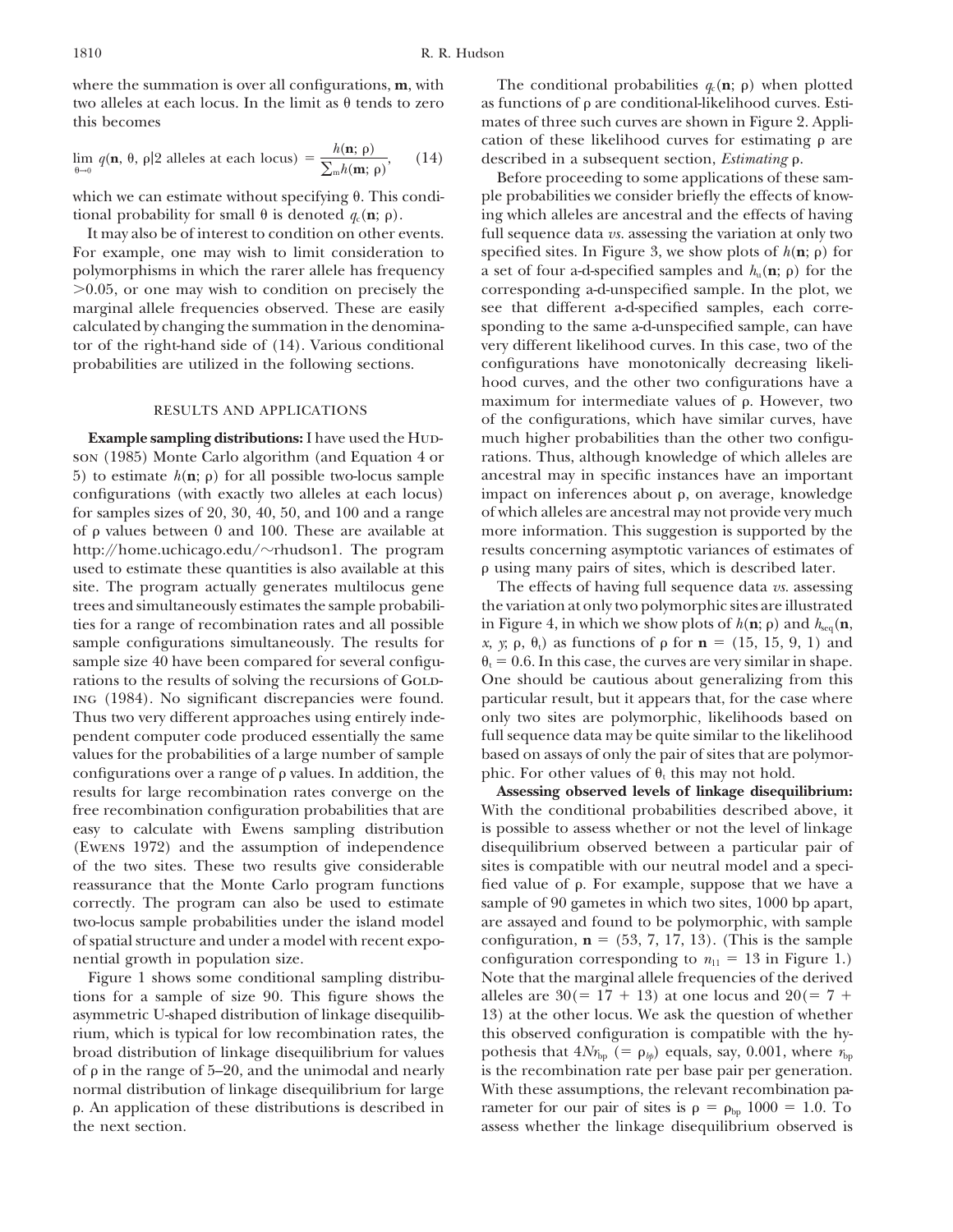

Figure 1.—Conditonal probabilities of two-locus sample configurations for samples of size 90. The height of each column gives the probability of the configuration with  $n_{11}$  taking the value on the abscissa, conditional on  $n_{11} + n_{10} = 30$ and  $n_{11} + n_{01} = 20$ . Given these marginal frequencies, *D* takes its minimum possible value when  $n_{11} = 0$  and its maximum possible value when  $n_{11} = 20$ . These conditional sample probabilities were calculated

with (14) with the denominator equal to the sum over all configurations with the specified marginal allele frequencies. The leftmost column is truncated and should rise to a value of 0.58.

unusually high or low, we examine the distribution of **n** 13 have probabilities less than or equal to the observed conditional on the observed marginal allele frequencies configuration. The sum of the probabilities of these with  $\rho = 1.0$ . Conditional on the marginal allele frequencies, there are only 21 possible sample configurations, is rejected. That is, we conclude that this sample configwhich can be specified by the value of  $n_{11}$ . The conditional probabilities of these configurations for  $\rho = 1.0$ are shown in Figure 1 and were obtained using Equation test as the "exact test conditional on the marginals" 14, with the summation in the denominator of the right- (ETCM) and emphasize that it requires that one know hand side being over the 21 possible sample configurations. Suppose now that our pair of polymorphic sites, with

probabilities of all configurations with probabilities less than or equal to the probability of the observed configuration. If this sum is 0.05 we reject our hypothesis. Figure 1), we find that the sum of the probabilities of In our example, the configurations with  $n_{11} = 8, \ldots$ , configurations with less or equal probabilities is  $\sim 0.02$ ,



configurations is approximately 0.028, so our hypothesis uration is quite unusual for  $\rho = 1.0$  and note that it  $= 1.0$  would be much more likely if  $\rho = 10$ . We refer to this or specify  $\rho$ .

We define a statistical test by summing the conditional  $\mathbf{n} = (53, 7, 17, 13)$ , had been 100,000 bp apart, in which case,  $\rho = 100$ . If we examine the conditional probabilities for this value of  $\rho$  (shown on the right in and so the hypothesis would again be rejected. (In this case the configurations with lower probabilities are  $n_{11}$  = 0, and  $n_{11} = 14, \ldots, 20$ .) There is too much linkage disequilibrium in this case. This illustrates that the



FIGURE 2.—The conditional-likelihood curves for three sample configurations. ( $\square$ )  $n_{11} = 5$ . ( $\bigcirc$ )  $n_{11} = 1$ . ( $\blacklozenge$ )  $n_{11} = 0$ . The conditioning in this case is that there are two alleles at each locus in the sample. The three sample configurations are **n** are labeled  $n_{11} = 0$ ,  $n_{11} = 1$ , and  $n_{11} = 5$ , respectively. The marginal allele frequencies are the same for each configuration. The values of  $q_c(\mathbf{n}; \rho)$  shown here were estimated with  $(14)$ , modified for a-d-specified samples, using scaled likelihoods estimated from  $(4)$ .

 $(20, 10, 20, 0)$ ,  $\mathbf{n} = (21, 9, 19, 1)$ , and  $\mathbf{n} = (25, 5, 15, 5)$ , which FIGURE 3.—A comparison of the scaled-likelihood functions for an a-d-unspecified sample,  $h_u(\mathbf{n}; \rho)$ , and the four corresponding a-d-specified samples. The top curve,  $h_u(\mathbf{n}; \rho)$ , is equal to the sum of the lower four curves. ( $\bullet$ ) *h*<sub>u</sub> ((16, 20, ). ( $\Diamond$ ) *h* ((16, 20, 14, 0);  $\rho$ ). ( $\blacksquare$ ) *h*((6, 30, 14, 0);  $\rho$ ). ). ( $\blacktriangle$ )  $h((0, 20, 14, 16); \rho)$ .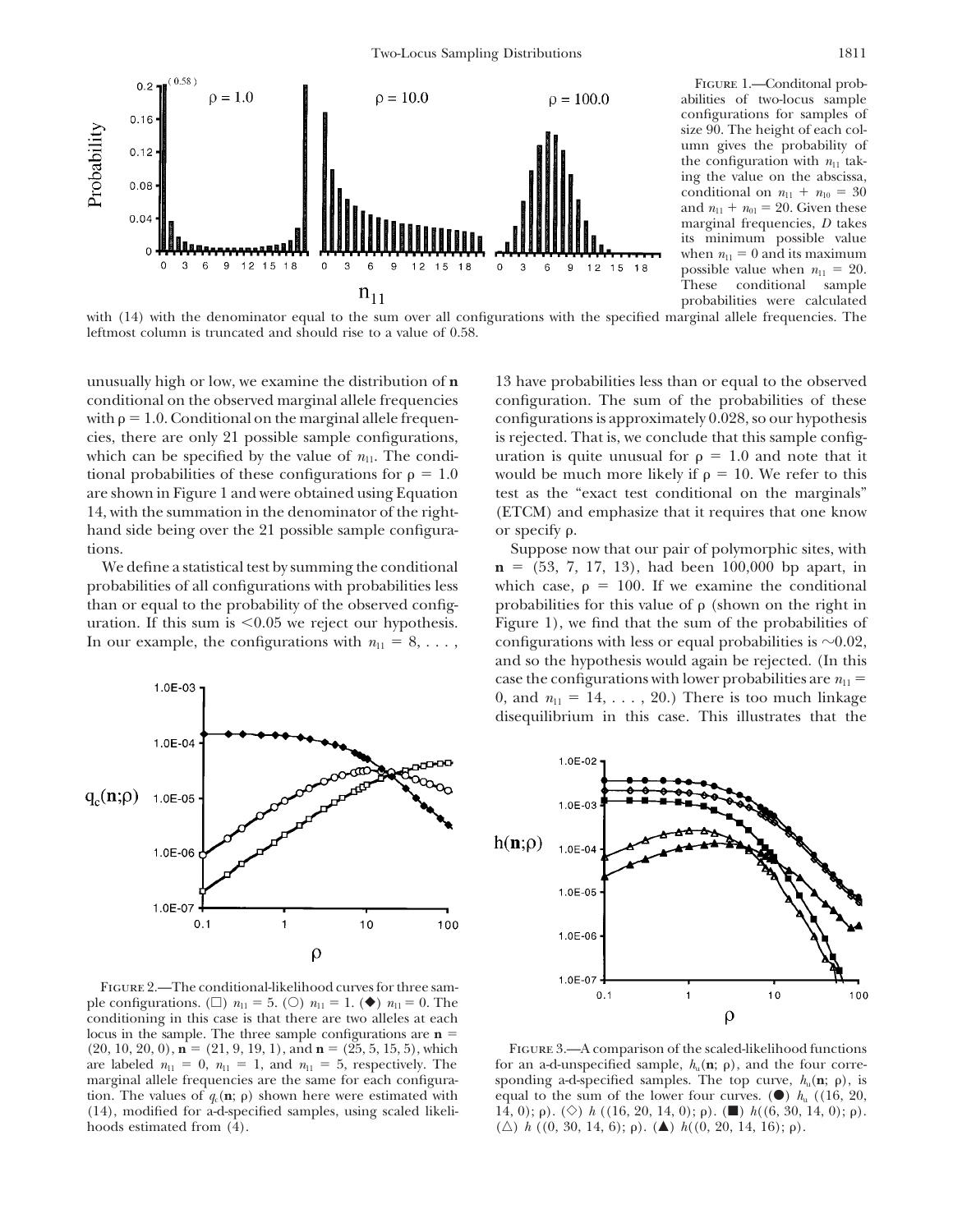

FIGURE 4.—A comparison of ( $\blacksquare$ )  $h(\mathbf{n}; \rho)$  and ( $\bigcirc$ )  $h_{\text{seq}}(\mathbf{n}, x, \rho)$ *y*; 2 $\rho$ ,  $\theta$ <sub>t</sub>) for **n** = (15, 15, 9, 1) and  $\theta$ <sub>t</sub> = 0.6. *h*<sub>seq</sub>(**n**; *x*, *y*; 2 $\rho$ ,  $\theta$ <sub>t</sub>) was estimated with Equation 9 on the basis of simulations with  $L = 10,000$  sites and  $x = 2500$  and  $y = 7500$ . With this choice of *x* and *y*, the recombination parameter corresponding to the recombination rate between these two sites is  $\rho$ .

much or too little linkage disequilibrium. (This curve is obtained using (16) and (14) and tabulated

polymorphic sites in a contiguous region to explore the<br>possibility that some sites exhibit unusually high or low<br>possibility that some sites exhibit unusually high or low levels of linkage disequilibrium. Such sites may be indicative of hotspots of recombination or mutation or epi-<br>  $\frac{1}{2}$  pair of sites. The maximum-likelihood estimate of  $\rho$ static selection. This is a complementary approach to  $\frac{\mu_{\text{all}}}{\text{obtained with (15) is denoted }\hat{\rho}}$  the usual analysis of linkage disequilibrium in which To characterize the statistical properties of the maxi-<br>Fisher's exact test of independence is applied to all mum-likelihood estimate  $\hat{\rho}$ , it is useful to consider the pairs. It should be noted that, when more than tw Figure 1 and the consider the pairs. It should be noted that, when more than two<br>linked sites are considered, there is a statistical depen-<br>dence between the ETCMs on each pair, and any inter-<br>pretation of the results sho

**Estimating**  $\rho$ **:** *Using independent linked pairs:* The condi-  $E_{\rho}$ tional probabilities  $q_c(\mathbf{n}; \rho)$  when plotted as functions of  $\rho$  are likelihood curves. Estimates of three such curves where  $E_{\rho}$ or p are intensition during that the true value are shown in Figure 2. (The estimates are obtained using  $\alpha$  of  $\rho$  is  $\rho$ . This function can be viewed as a function of (14) and (4) but for a-d-specified samples.) Most sample configurations lead to monotonically increasing or de-<br>values of  $h(\mathbf{n}; \rho)$ . An estimate of this function is plotted creasing likelihood curves, but samples with high but not complete linkage disequilibrium lead to likelihood Example of size<br>
not complete linkage disequilibrium lead to likelihood<br>
functions with a maximum at a finite positive value of<br>
both sites are polymorphic with the rarer allele having  $\rho$ . Thus the maximum-likelihood estimate of  $\rho$ for a frequency  $\geq$ 0.1.) The second derivative of this function single pair of sites is often zero or infinity. When the with respect to *z*, evaluated at the  $\rho_0$ , is inversely propor-<br>estimate is finite and greater Estimate is finite and greater than zero, the confidence tional to the asymptotic variance of the maximum-likeli-<br>
interval is clearly large (as indicated by the broad likeli-<br>
hood estimate of  $\rho$ . More precisely, if k  $(1985)$  and by HILL and WEIR (1994). However, if one had k pairs of sites, where each pair is independent of the other pairs and where each pair of sites has the same  $\rho$ , then one might be able to obtain a very accurate  $Var_{\rho_0,k}(\hat{\rho}) \approx \frac{1}{-k(\partial^2/\partial z^2)E_{\rho_0}(\log a(\mathbf{n};z))}\$  (17) estimate of  $\rho$ . In this case the overall likelihood, for

$$
L(\mathbf{n}_1, \, \mathbf{n}_2, \, \dots, \, \mathbf{n}_k; \, \rho) \approx \prod_i^k q_c(\mathbf{n}_i; \, \rho), \qquad (15)
$$

in which  $n_i$  is the two-locus configuration for the *i*th



FIGURE 5.—The expected log-likelihood curve,  $(\blacksquare)$   $E_{\rho 0}$  $(\log(q_c(\mathbf{n}; z)))$ , for  $\rho_0 = 5.0$  and  $n = 50$ . For this curve we ETCM can reject the null hypothesis due to either too conditioned on the marginal allele frequencies being  $\geq 0.1$ . This test could be carried out for all possible pairs of values of  $h(\mathbf{n}; \rho)$ .) Also shown is a second degree polynomial<br>obtained by a least-squares fit to the points on the expected values of  $h(n; \rho)$ .) Also shown is a second degree polynomial

$$
E_{\rho 0}(\log(q_{\varepsilon}(\mathbf{n}; z))) = \sum_{\mathbf{n}} q_{\varepsilon}(\mathbf{n}; \, \rho_0) \log(q_{\varepsilon}(\mathbf{n}; z)), \tag{16}
$$

 $\rho$  is  $\rho_0$ . This function can be viewed as a function of both  $z$  and  $\rho_0$  and can be estimated from our tabulated

$$
\text{Var}_{\rho_0, k}(\hat{\rho}) \approx \frac{1}{-k(\partial^2/\partial z^2) E_{\rho_0}(\log q_c(\mathbf{n}; z))|_{z=\rho_0}} \quad (17)
$$

small  $\theta$ , is approximately  $\qquad \qquad$  for *k* sufficiently large. Here,  $\text{Var}_{\rho 0,k}$  denotes the variance of the estimator based on *k* pairs and with  $\rho = \rho_0$ . With ), (15) the tabulated estimates of  $h(n; \rho)$ , one can estimate the second derivative in (17) and hence the asymptotic variance of  $\hat{\rho}$ . However, it may be of most interest to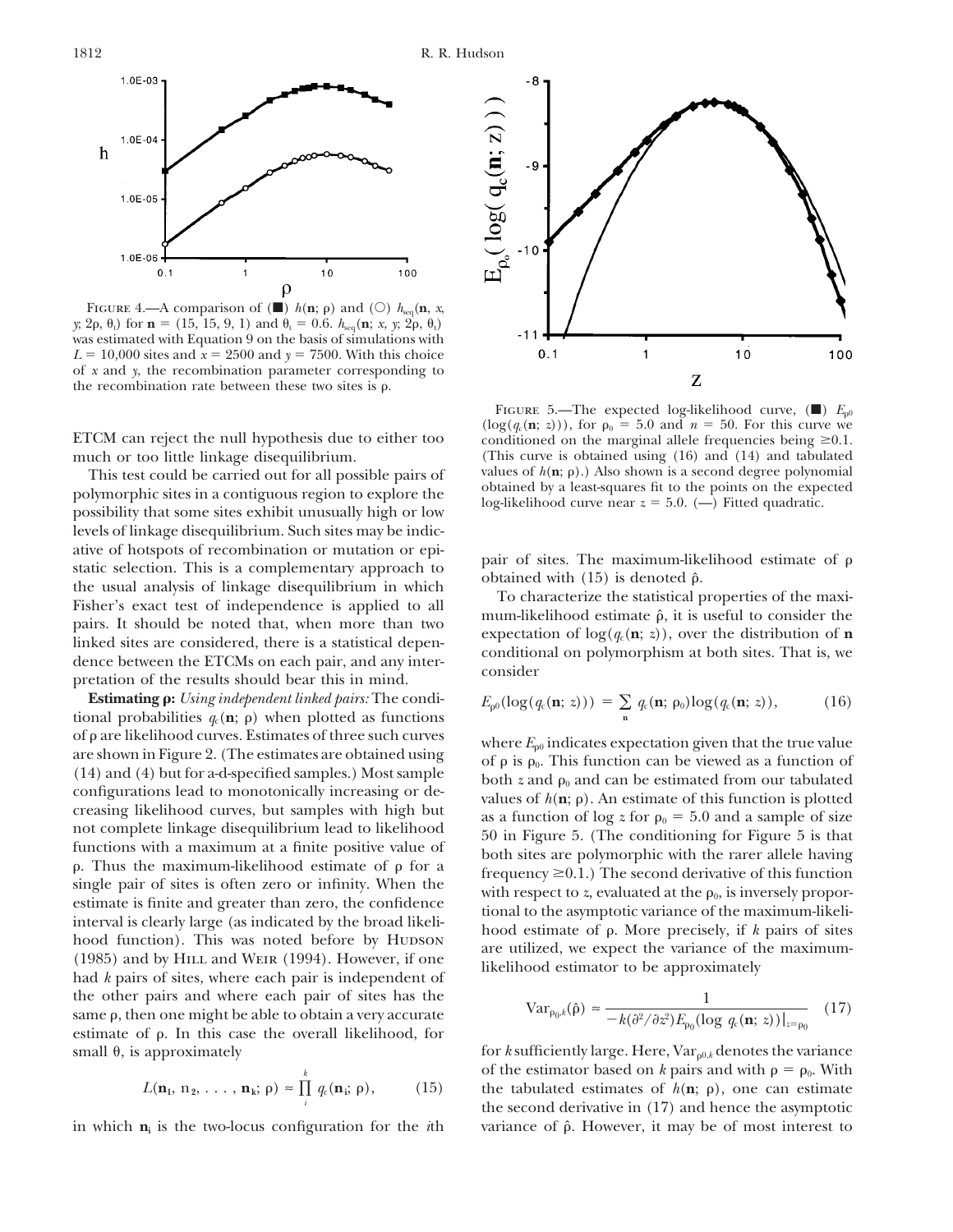

rithm of the maximum-likelihood estimate of  $\rho$  based on  $k$ <br>independent pairs of polymorphic sites. These estimates were<br>obtained with Equation 18, with estimates of the second deriva-<br>obtained with Equation 18, with es tive of the expected log-likelihood function. The expected log-<br>recombination rate per base pair was the same for each likelihood functions were estimated from (16) and tabulated pair of polymorphic sites, then the likelihood for *k* polyvalues of  $h(\mathbf{n}; \rho)$ .

investigate the coefficient of variation of the estimate of  $\rho$ , so we consider instead where  $\rho$ 

$$
\frac{\text{Var}_{\rho_0, k}(\hat{\rho})}{\rho_0^2} \approx \text{Var}_{\rho_0, k}(\log(\rho))
$$
\n
$$
\approx \frac{1}{-k(\partial^2/\partial(\log z)^2)E_{\rho_0}(\log q_c(\mathbf{n}; z))|_{z=\rho_0}}.
$$
\n(18)

 $E_{\rho_0}(\log(q_c(\mathbf{n}; z)))$  for  $\rho$ tained by a least-squares fit to several points near  $z = 5.0$ . maps, a similar likelihood could be used to estimate N, Clearly the expected likelihood function is very close the effective population size. to quadratic for a substantial range of *z* in the neighbor- Using the above method, we can estimate the asymphood of 5.0. This suggests that the asymptotic properties may apply for moderate values of *k*. By estimating the diploid samples in which the phase of double heterozysecond derivative of the expected likelihood functions, gotes is not determined. For the case of a-d-unspecified we have estimated asymptotic variances (times  $k$ ) for a set of values of  $\rho_0$  and plotted the results as a function of  $\rho_0$  in Figure 6. The plot in Figure 6 shows that pairs separated by  $\rho$  in the range of 2–15 are best for estimating ρ. As ρ grows rapidly. For larger values of  $\rho$  the asymptotic variance grows more slowly. The same state of the state of the state of the optimum sample

to get a reasonable estimate of  $\rho$  we consider a numerical example. Suppose that we have data for  $k = 20$  indepen-<br>Finally we note that, when investigating pairs of polydent pairs of polymorphic sites, where the rare allele morphic sites, the incorporation of gene conversion is has in every case allele frequency of at least 0.1 and straightforward. It is necessary only to establish an effective where the recombination rate,  $\rho_0$ , between the sites of each pair is the same and is in the range from  $2 \text{ to } 10$ . In rates gene conversion, such as ANDOLFATTO and NORDthis case, we see from Figure 6 that *k*  $\text{Var}_{p_{n,k}}(\log(p))$  is borg (1998) or LANGLEY *et al.* (2000). The scaled-likeli- $\sim$ 2.5, and hence the asymptotic standard deviation of hood functions do not need to be recalculated. FRISSE  $log(\hat{\rho})$ , when estimated from 20 independent pairs, is  $\sim$ 0.35 (=  $\sqrt{2.5/20}$ ). If log( $\hat{\rho}$ ) is approximately normally

distributed, then with probability  $\sim 0.95$ , log( $\hat{\rho}$ ) will lie in the interval  $log(\rho_0) \pm 2(0.35)$ , and hence  $\hat{\rho}$  will be within a factor of 2 of the true value. To check this result, I generated 32,000 two-locus samples on the computer, using the conditional sampling probabilities  $q_c(\mathbf{n}; \rho)$ , conditioning on the appropriate marginal allele frequencies. These random two-locus samples were formed into 1600 groups of 20, and  $\hat{\rho}$  was calculated for each group. From these outcomes, the estimated variance of  $log(\hat{\rho})$  was 0.124, which is very close to the prediction from the asymptotic analysis  $(2.5/20 = 0.125)$ . The probability of being within a factor of 2 is estimated to be 0.96, also in very good agreement with the asymptotic analysis prediction of 0.95.

In practice, different pairs of polymorphic sites will FIGURE 6.—Estimates of the asymptotic variance of the loga-<br>
rithm of the maximum-likelihood estimate of  $\rho$  based on  $k$ <br>
independent pairs of polymorphic sites. These estimates were morphic pairs is approximately

$$
L(\mathbf{n}_1, \mathbf{n}_2, \ldots, \mathbf{n}_k; \rho_{bp}) \approx \prod_i^k q_c(\mathbf{n}_i; \rho_{bp} d_i), \qquad (19)
$$

where  $\rho_{bp}$  is  $4Nr_{bp}$ ,  $r_{bp}$  is the recombination rate per base pair, and *di* is the distance in base pairs between the *i*th pair of sites. This likelihood could be used to estimate  $\rho_{bp}$ . The results in the previous paragraph suggest that the lowest variance estimator of  $\rho_{bp}$  will be obtained if sites are separated by a distance such that  $\rho_{bp}$  times the distance is  $\sim$ 5. If  $r_{bp}$  varied from one pair of sites to the In Figure 5, we show, in addition to our estimate of next, but the value of  $r_{bp}$  were known for each pair of sites, say from comparisons of physical and genetic

totic variance of  $\rho$  in a-d-unspecified samples and in samples of 50 gametes in which  $\rho = 5.0$ , the asymptotic variance is estimated to be  $2.2/k$ , which is essentially the same as what we found for a-d-specified samples. Thus, there appears to be little if any gain in knowing which alleles are ancestral when the data consist of independent linked pairs of sites. A similar asymptotic analy-To give some feeling for the number of pairs needed size when one can trade off sample size for number of pairs. We do not pursue that analysis here.

> recombination rate as a function of distance that incorpoet al. (2001) recently estimated gene conversion rates in humans using this method.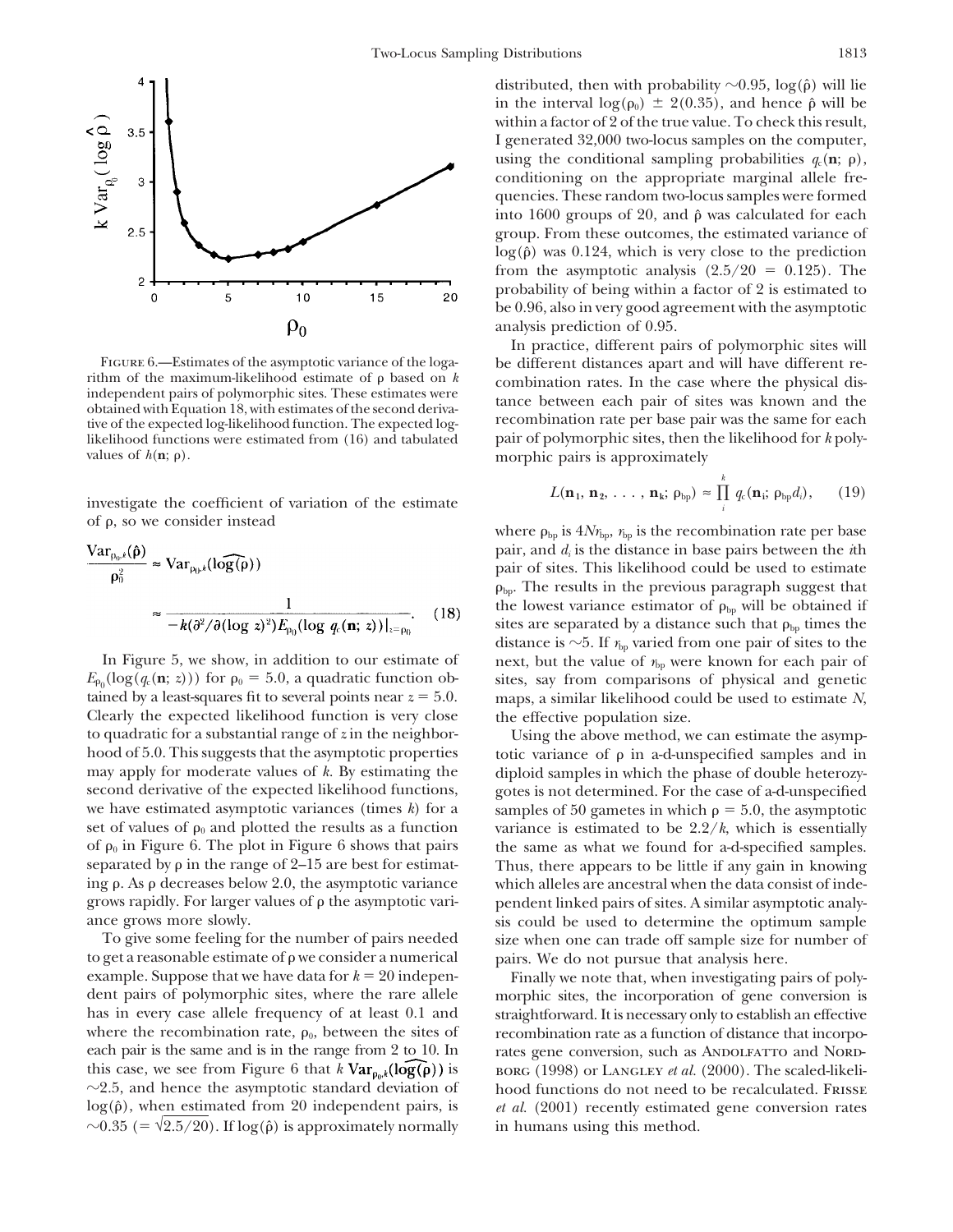

Figure 7.—Estimates of the medians  $(\hat{\rho}_{50})$  of four estimators of  $\rho$  (each divided by the true value of  $\rho$ ). These are based on 10,000 samples of size 50 generated by coalescentbased Monte Carlo simulations. The four estimators are described in the text.

are assayed in a single sample. In this situation, full likelihoods. However, at present the methods of GRIF- for each of 10,000 samples (each of size 50 chromotional requirements and the difficulty in determining Jeff Wall.] when adequate convergence has been obtained. The *The figures show that the estimator, C*<sub>wak</sub>, performs approach of Nielsen (2000) is less computationally de- poorly compared to the other estimators shown. The manding and goes some way toward solving this prob- estimator  $C_{\text{wak}}$  is an improved version of the estimator lem. However, the properties of full-likelihood estima- of Hupson (1987), which would perform slightly more tors have not been explored, and the computation . poorly than  $C_{\text{walk}}$ . requirements for this exploration are daunting. As an The estimator  $\gamma$  has a considerably lower 90th percenalternative we consider a composite (or pseudo-) likeli- tile than the other estimators. This is desirable as long hood obtained by using (19), where the summation on as the 90th percentile is larger than the true value. the right-hand side is over all pairs of sites. This is an approach suggested by Hudson (1993). Because of the tile of  $\gamma$  falls below the true value. In addition, it has a statistical dependence between different pairs of sites, median considerably below the true value and a 10th this expression is not the true likelihood. We can neverthe less maximize this function to obtain an estimate  $C_{\text{HRM}}$ . Thus, for these parameter values  $\gamma$  has a strong of  $\rho_{\text{bp}}$ , which is denoted  $\rho_{CL}$ , where the subscript "CL" tendency to underestimate  $\rho$ indicates an estimate based on composite likelihood. ues HEY and WAKELEY (1997) showed that  $\gamma$  has little Once the two-locus sampling-scaled likelihoods (*h*(**n**; bias or a bias in the opposite direction.  $\rho$ )) are tabulated, calculating these composite likeli-<br>The medians of the estimators  $\hat{\rho}$ hoods is very fast, and hence the statistical properties of this estimator can be explored.

mator,  $\hat{\rho}_{CL}$  was calculated for a large number of samples generated by coalescent methods. The samples were percentiles are much closer to the true value than the generated by the method of Hudson (1983), according 90th percentile of  $C_{\text{wak}}$  but as mentioned above are not to an infinite-site model, with  $\rho$  corresponding to the

**Using many linked sites:** In the previous sections, we recombination rate between the ends of the segment considered one or more linked pairs of sites, where  $\qquad$  observed and  $\theta$  being the mutation parameter associated each pair is independent of the others. We now consider with the entire segment. Figures 7 and 8 show estimates the case where more than two linked polymorphic sites of the medians and the 10th and 90th percentiles of  $\hat{\rho}_{CL}$  for a range of  $\rho$  values. The same likelihood considering all polymorphisms simultane- quantities were estimated for three other estimators that ously is the proper approach. Griffiths and Marjoram have been described in the literature. These estimators (1996), KUHNER *et al.* (2000), and NIELSEN (2000) have are  $\gamma$  (HEY and WAKELEY 1997),  $C_{\text{wak}}$  (WAKELEY 1997), provided Monte Carlo methods for estimating these and C<sub>HRM</sub> (WALL 2000). Each estimator was calculated FITHS and Marjoram (1996) and Kuhner *et al.* (2000) somes). [These results for  $\gamma$  (Hey and Wakeley 1997), are difficult to employ due to the very large computa- *C*<sub>wak</sub> (WAKELEY 1997), and *C*<sub>HRM</sub> were kindly provided by

 $\rho$  and  $\theta = \rho/4$ , the 90th percenpercentile well below the 10th percentile of  $\hat{\rho}_{CL}$  and tendency to underestimate  $\rho$ . For other parameter val-

The medians of the estimators  $\hat{\rho}_{CL}$  and  $C_{HRM}$  are close , for  $\rho > \sim 4.0$  for the case of  $\theta = \rho$  and  $> 10$  when  $\theta = \rho/4$ . The 10th percentiles of  $\hat{\rho}_{CL}$ To assess the quality of this composite-likelihood esti- and *C*<sub>HRM</sub> are considerably closer to the true value than the 10th percentiles of the other estimators. Their 90th as small as that of  $\gamma$ . In terms of percentiles, the estima-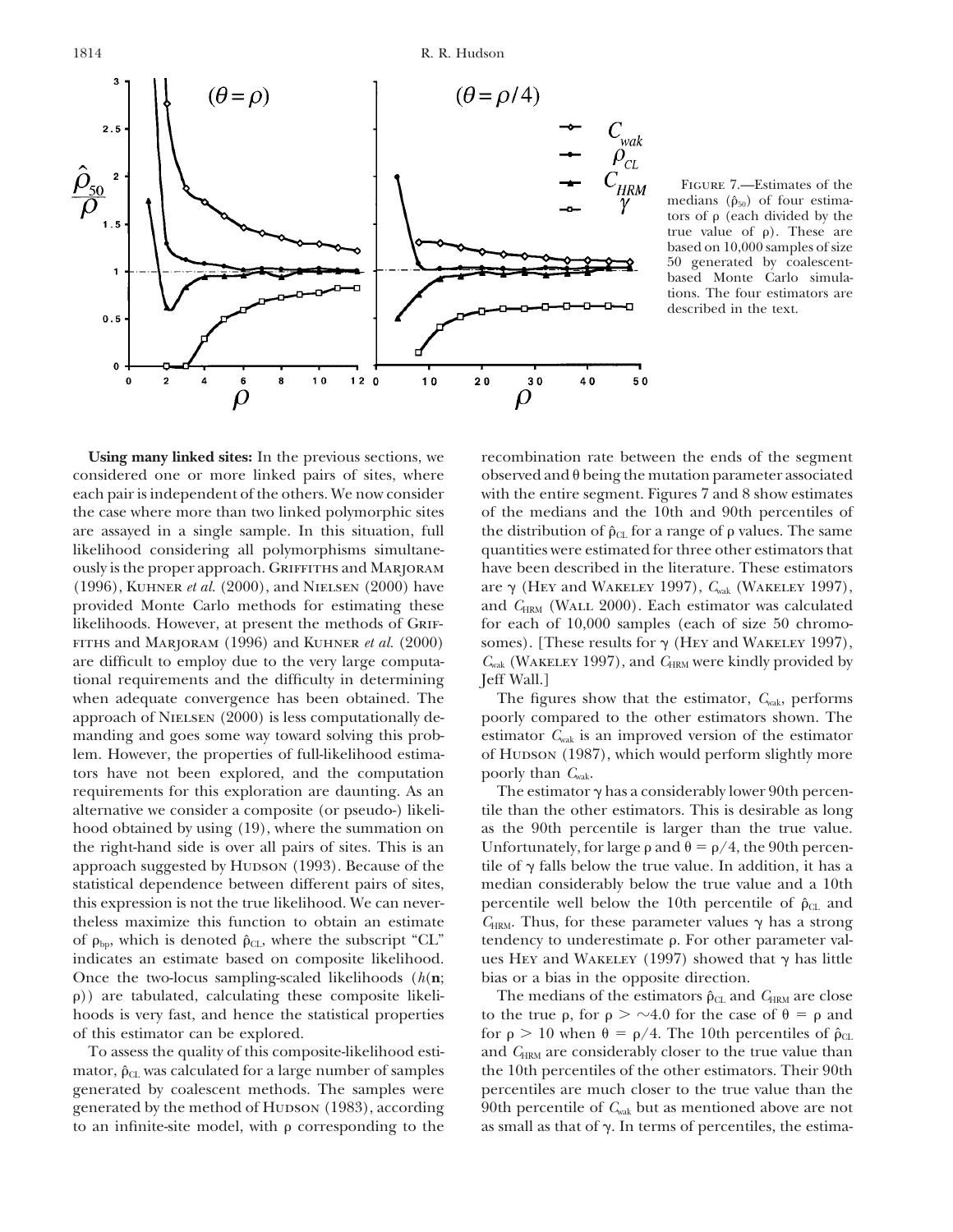

Figure 8.—Estimates of the 90th ( $\hat{\rho}_{90}$ ) and 10th ( $\hat{\rho}_{10}$ ) percentiles of the distributions of four estimators (divided by the true value of  $\rho$ ). These were estimated with the same samples used in Figure 7.

tors  $\hat{\rho}_{CL}$  and  $C_{HRM}$  appear to be quite similar. Overall, it the values reported here for  $\rho$ appears that the estimators  $\rho_{p}$  and  $C_{HRM}$  are substantially superior to the other two estimators (at least for the parameter values investigated). The estimator  $\hat{\rho}_{CL}$  has considerable flexibility that may make it of broader use. respectively. These results suggest that there is no overall Since it does not rely on surveying or sequencing of all difference in recombination rates in the Xq25 region sites, it can be applied to data collected on previously compared to the Xq28 region. The effective population identified single nucleotide polymorphisms (SNPs) or size of humans has been estimated from levels of DNA in surveys of regions with intervening gaps. Also, as polymorphism to be  $\sim 10^4$  and the recombination rate indicated earlier, incorporating gene conversion is per base pair, though quite variable, is for this region straightforward and does not require reestimating any of the  $h(n; \rho)$  values.

Finally, since  $\hat{\rho}_{CL}$  is so quick to calculate (once the the X chromosome data. scaled likelihoods are in hand), one can afford to carry The linkage disequilibrium at each of the 741 ( $=$  39  $\times$ out simulations to characterize the properties of an esti- 38/2) possible pairs of sites was evaluated by the ETCM, to collect the data is well specified and simple, then ite likelihood of the data at  $\hat{\rho}_{CL}$  to the likelihood at the true value of  $\rho$  for a range of  $\rho$ 

close by estimating  $\rho$  from a survey of human variation on the X chromosome (Taillon-Miller *et al.* 2000). pairs involve sites from the Xq25 region, and the seventh In this study, 39 SNPs were surveyed in three population is immediately adjacent to the Xq25 region. Of the 6 samples. In the following, only the sample of 92 CEPH significant pairs in the Xq25 region, 5 show unusually males is considered. The parameter  $\rho_{\text{bp}}$  was estimated by maximizing the composite likelihood for (i) all 39 ally low linkage disequilibrium. The latter pair of sites SNPs, (ii) the 14 SNPs in Xq25, and (iii) the 10 SNPs is separated by 30 kb and *D'* for the pair is 0.22. The five in or near  $Xq28$ . For loci on the X chromosome, using pairs showing significantly large linkage disequilibrium the  $h(\mathbf{n}; \rho)$  functions described for autosomal loci will result in an estimate of 2*Nr*, where *r* is the per-generation by Taillon-Miller *et al.* as showing significant linkage recombination rate in females and *N* is the total effective disequilibrium by a Fisher's exact test. In Figure 9, the population size. In the following, the estimates returned values of  $r<sup>2</sup>$  are plotted for all pairs of sites within the by the computer programs were multiplied by 2 so that Xq25 region (14 sites and hence 91 pairs) and for all

the values reported here for  $\rho$  are, in fact, estimates of  $4Nr$ , where  $r$  is the female recombination rate. The ,  $8.8 \times 10^{-5}$ , and  $9 \times 10^{-5}$  for all 39 sites, for the 14 sites of Xq25, and the Xq28 sites, . Thus we might expect that  $\rho_{bp} \approx 4 \times 10^{-10}$  $10^{-4}$  or about five times larger than we estimate from

mate. For example, if the sampling procedure employed described in *Assessing observed levels of linkage disequilib-* $_{\text{bp}} = 9 \times 10^{-5}$ . A total of only 7 pairs, computer-generated samples can be used to study the or  $\sim 0.9\%$  of the pairs, showed unusual two-locus condistribution of the logarithm of the ratio of the compos-<br>figurations (with  $P \le 0.025$ ) using the ETCM. This is somewhat fewer than one would expect by chance when carrying out this many tests. Thus, overall, our analysis obtain confidence intervals. does not support the presence of a low recombination **An application to human polymorphism data:** We rate region in Xq25, as suggested by Taillon-Miller *et* al. However, it should be noted that 6 of the 7 significant large linkage disequilibrium, but the 6th shows unusufrom the  $Xq25$  region were among the pairs identified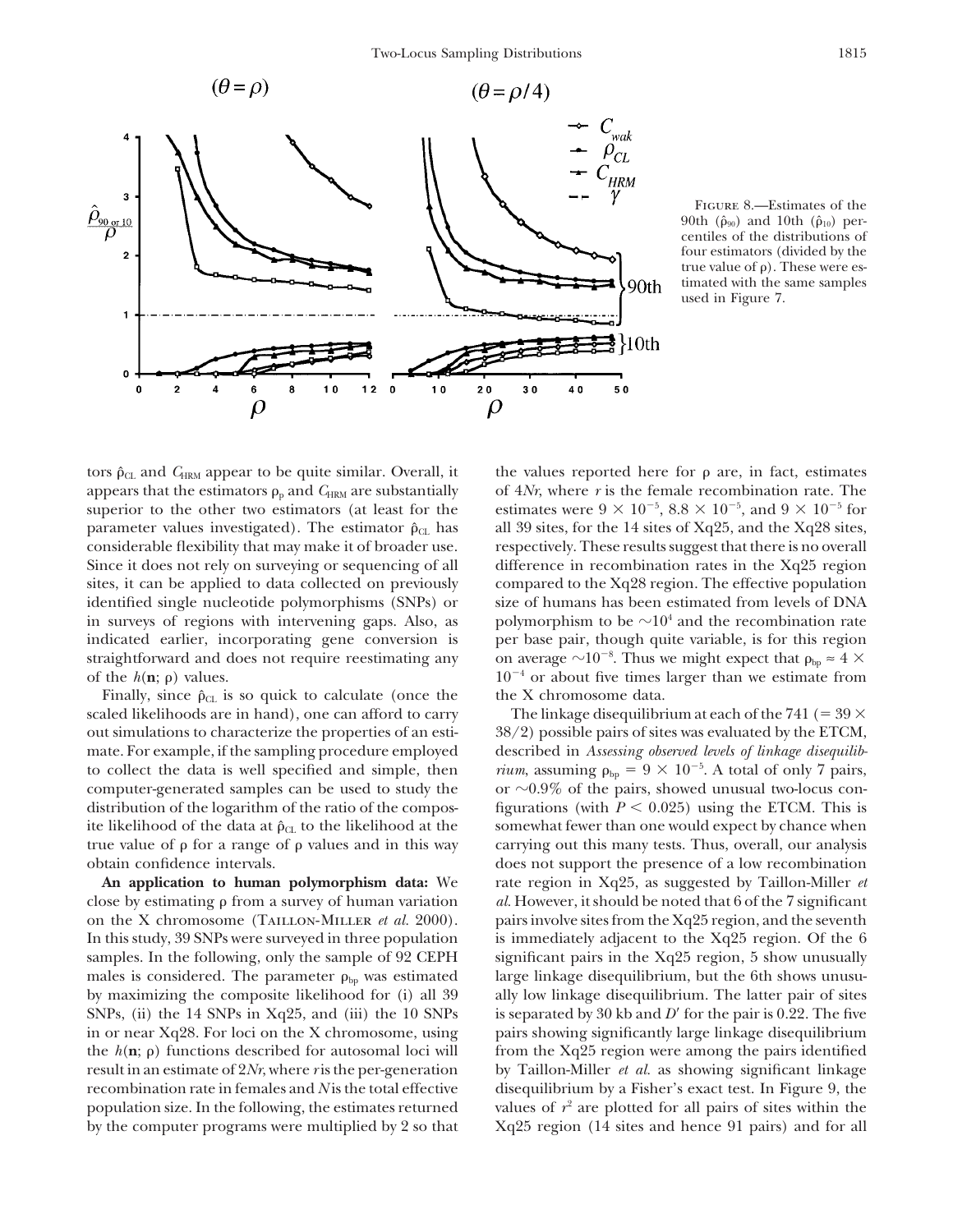pairs within the Xq28 region (10 sites or 45 pairs). LITERATURE CITED Taillon-Miller *et al.* also displayed this plot. In the figure<br>those sites that showed significantly large or small link-<br>sion on intralocus associations. Genetics 148: 1397-1399. those sites that showed significantly large or small linkage disequilibrium given  $\rho_{bp} = 9 \times 10^{-5}$ , using the ETCM<br>test, are shown with x's. Also shown in Figure 9 is the<br>test, are shown with x's. Also shown in Figure 9 is the<br>the human beta-globin gene cluster. Am. J. Hum. G expected value of  $r^2$  conditional on the frequencies of the human beta-globin gene cluster. Am. J. Hum. Genet. **36:**<br>the minor alleles being  $>0.32$ . These were calculated ETHIER, S. N., and R. C. GRIFFITHS, 1990 On the the minor alleles being  $>0.32$ . These were calculated ETHIER, S. N., and R. C. GRIFFITHS, 1990 On the tabulated  $k(x, s)$  radius for a sample of sine distribution. J. Math. Biol. 29: 131–159. with the tabulated  $h(n; \rho)$  values for a sample of size 92. The fit to the data appears to be fairly good, but<br>there does appear to be some tendency for Xq28 pairs EWENS, W.J., 1979 *Mathematical Population Genetics*. Springer-Verlag, there does appear to be some tendency for Xq28 pairs EWENS, W.J., 1979 Mathematical Population Genetics. Springer-Verlag,<br>to fall below the line for larger distances and to be above<br>the line for shorter distances. In contr

recombination. Theor. Popul. Biol. 19: 169–186.<br>Two-locus sample probabilities offer a useful tool for GRIFFITHS, R. C., and P. MARJORAM, 1996 Ancestral inference from analyzing linkage disequilibrium levels from population samples of dna sequences with recombination. J. Comput. Biol.<br>  $\frac{3!}{479-502}$ . Surveys. Carrying out tests of significance for pairs of HEY, J., and J. WAKELEY, 1997 A coalescent estimator of the populations and estimating *ρ* from many sites is computationally the mecombination rate. Genetics 145:  $f$  sites and estimating  $\rho$  from many sites is computationally quick, once the two-locus sample probabilities are in hand. A composite-likelihood approach for estimating p with more than two linked sites appears to work as HILL, W. G., and B. S. WEIR, 1994 Maximum-likelihood estimation p with more than wo inked sites appears to work as<br>well as the method of WALL (2000) and better than of gene location by linkage disequilibrium. Am. J. Hum. Genet.<br>other ad hoc methods. Of course, none of these ad hoc 54: other *ad hoc* methods. Of course, none of these *ad hoc* 54: 705–714.<br>*addative methods abouted be used when* full likelihood methods *HUDSON, R. R., 1983* Properties of a neutral allele model with intramethods should be used when full-likelihood methods and the model with interaction. Theor. Popul. Biol. 23: 183–201.<br>genic recombination. Theor. Popul. Biol. 23: 183–201.<br>Hunson, R. R., 1985 The sampling distribution of li

The author is grateful to Jeff Wall and Tony Long for useful discus-<br> **109:** 611–631.<br> **109:** 611–631.<br> **109:** 611–631.<br> **109:** 611–631.<br> **109:** 611–631. sion. Also, I am indebted to Jerr wall for providing most of the numbers<br>
Fubson, R. R., 1987 Estimating the recombination parameter of a<br>
the X chromosome data set. This research was supported in part by<br>
HUDSON R. R. 199 the X chromosome data set. This research was supported in part by Hudson, R. R., 1993 The how and why of generating gene genealo-<br>National Institutes of Health grants HG02098, HG01847, and gies, pp. 23–36 in *Mechanisms of* HG02107. Takahata and A. G. Clark. Sinauer Associates, Sunderland, MA.

FIGURE 9.—A plot of  $r^2$  *vs*. distance for polymorphic sites on the X chromosome in a CEPH sample of Europeans. The sites in the Xq25 region are indicated by open circles and those from the Xq28 region by solid squares. The points with x's over them (all from Xq25) have significantly unusual linkage disequilibrium by the ETCM test. The curve is the expected value of *r* <sup>2</sup> in samples of this size conditional on all alleles having frequency  $>0.32$ . See text.

- 
- 
- 
- EWENS, W. J., 1972 The sampling theory of selectively neutral alleles.<br>Theor. Popul. Biol. 3: 87–112.
- 
- appear to scatter on both sides of the curve. may explain the contrast between polymorphism and linkage disequilibrium levels. Am. J. Hum. Genet. **69:** 831–843.
	- GOLDING, G. B., 1984 The sampling distribution of linkage disequilibrium. Genetics **108:** 257–274.
	- CONCLUSIONS GRIFFITHS, R. C., 1981 Neutral two-locus multiple allele models with
		-
		-
		- HILL, W. G., 1975 Linkage disequilibrium among multiple neutral alleles produced by mutation in a finite population. Theor. Popul. Biol. **8:** 117–126.
		-
		-
		- Hudson, R. R., 1985 The sampling distribution of linkage disequilib-
		-
		- gies, pp. 23-36 in *Mechanisms of Molecular Evolution*, edited by N.